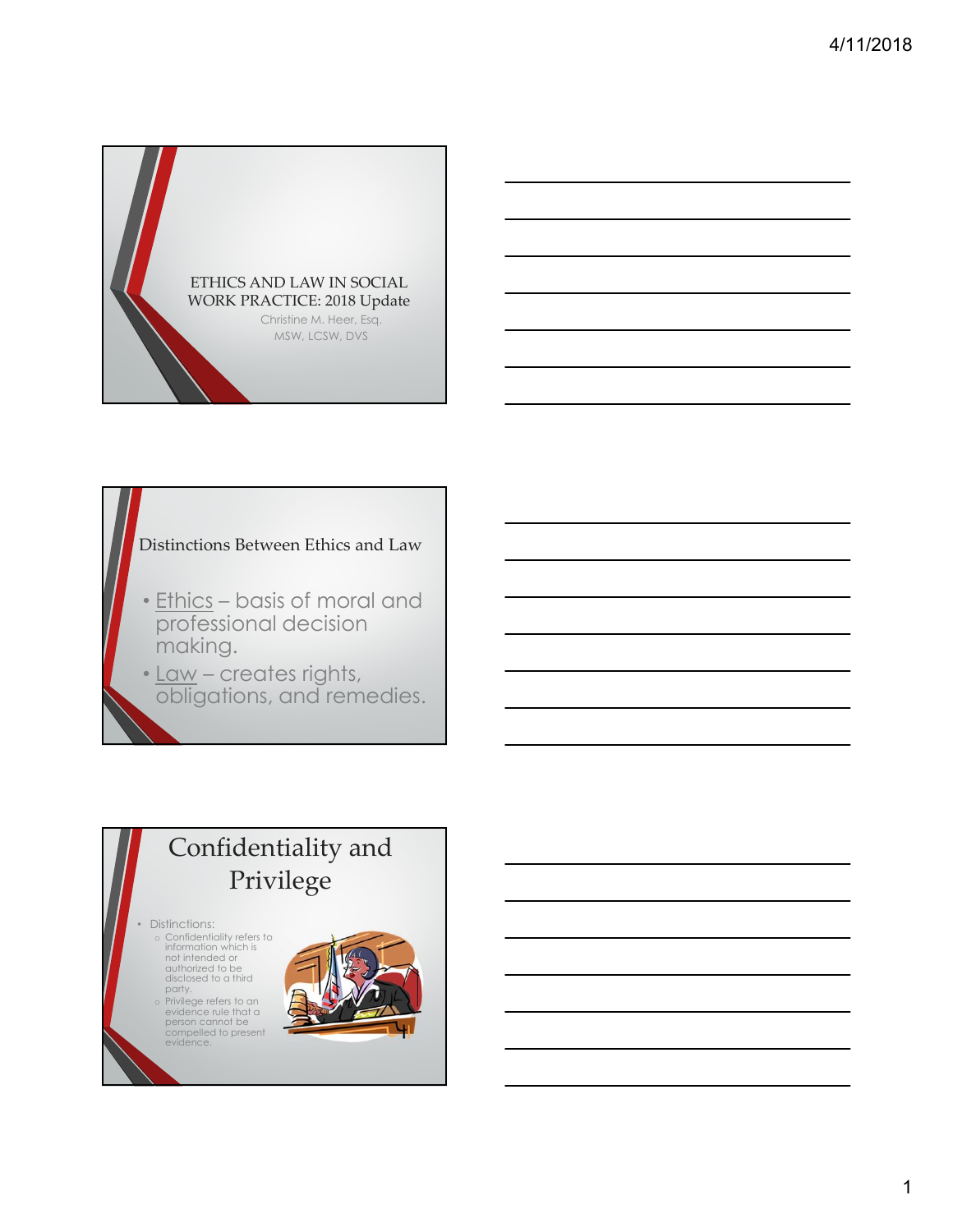#### NASW on Confidentiality

• National Association of Social Workers Code of Ethics:

- 
- o "Social workers should protect the confidentiality of all<br>information obtained in the course of professional<br>service, except for compelling professional reasons ...<br>o does not apply when disclosure is necessary to preven
- o when laws regulations require disclosure without a client's consent. In all instances, social workers should disclose the least amount of confidential information necessary to achieve the desired purpose . . . "<br>necessar

#### Revisions

#### Social Workers Should . . .

• 1.07 Privacy and Confidentiality<br>
• [m] ... take reasonable steps to protect the confidentiality of<br>
electronic communications, including information provided to<br>
clients or third parties. Social workers should use appli • (n) . . . develop and disclose policies and procedures for notifying clients of any breach of confidential information in a timely manner(o) In the event of unauthorized access to client records or information, including any unauthorized access to the records or records or  $\overline{\phantom{a}}$ 

social worker's electronic communication or storage systems,<br>social workers should inform clients of such disclosures, consistent<br>with applicable laws and professional standards.<br>• (o) In the event of unauthorized access t

#### Social Workers Should:

- (p) . . . develop and inform clients about their policies, consistent with prevailing social work ethical standards, on the use of electronic technology, including Internet-based search engines, to gather information about clients.
- (q) Social workers should avoid searching or gathering client information electronically unless there are compelling professional reasons, and when appropriate, with the client's informed consent.
- (r) . . . avoid posting any identifying or confidential information about clients on professional websites or other forms of social media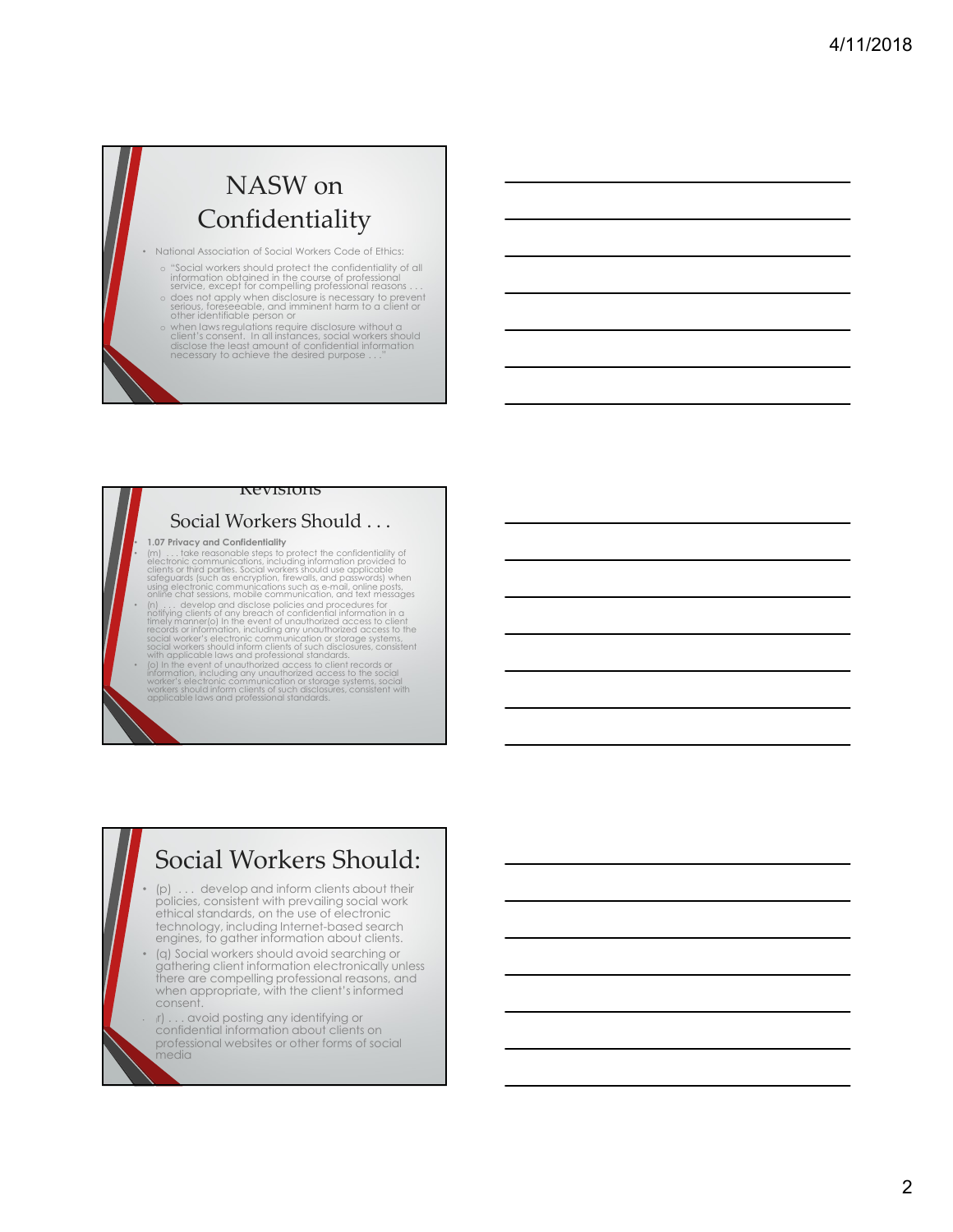#### Revisions Social Workers Should . . .

- (s) . . . transfer or dispose of clients' records in a manner that protects clients' confidentiality and is consistent with applicable laws governing records and social work licensure.
- (t) . . . take reasonable precautions to protect client confidentiality in the event of the social worker's termination of practice, incapacitation, or death.
- (u) . . . not disclose identifying information when discussing clients for teaching or training purposes unless the client has consented to disclosure of confidential information.
- (v) . . . not disclose identifying information when discussing<br>clients with consultants unless the client has consented to<br>disclosure of confidential information or there is a<br>compelling need for such disclosure.<br>(w) . .
- 

#### NJ Licensure on Confidentiality

- 13:44G 12-3 "A social worker . . . shall not be required to disclose any confidential information that the social worker may have acquired from a client from a client or patient while performing social work services for the client or patient unless:
	- o Disclosure is required by other State law;
	- o Failure to disclose the information presents a clear and present danger to the health and safety of an individual.

#### NJ Licensure on Confidentiality

o The social worker is a party defendant to a civil, criminal or<br>disciplinary action arising from the social work services provided, in<br>which case a waiver of the privilege accorded by this section shall<br>be limited to that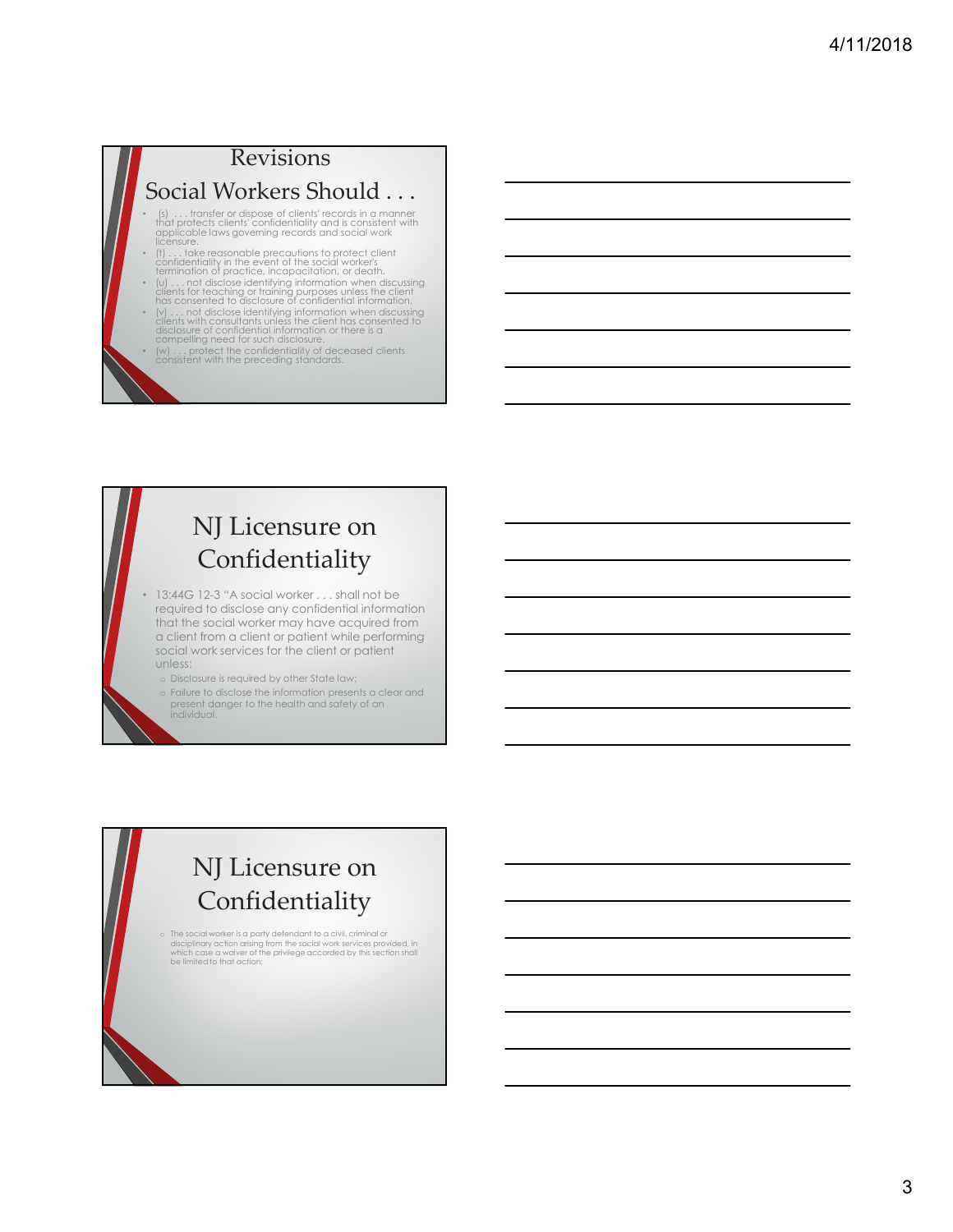#### NJ Licensure on Confidentiality

- o The patient or client is a defendant in a criminal proceeding and the<br>use of the privilege would violate the defendant's right to a<br>compulsory process or the right to present testimony and witnesses<br>on that person's beha
- <sup>o</sup> A patient or client agrees to waive the privilege accorded by this section, and, in circumstances where more 5than one person in a family is receiving social work services, each such family member<br>agrees to the waiver. Absent a waiver from each family member, a social worker shall not disclose any information received from any family member

#### Confidentiality and Disclosure

- What needs to be disclosed?
- Why?
- How much information should be shared?
- Who needs to know?
- Get informed consent in writing.
- Are there laws mandating disclosure? 2004 reporting requirement youth

#### Minors and Confidentiality

- Social Workers must try to maintain confidentiality. o Code doesn't differentiate
- Parent, Guardian or Court can waive.
- Best Interests and developmental level.
- If over 14, may have to consent as well.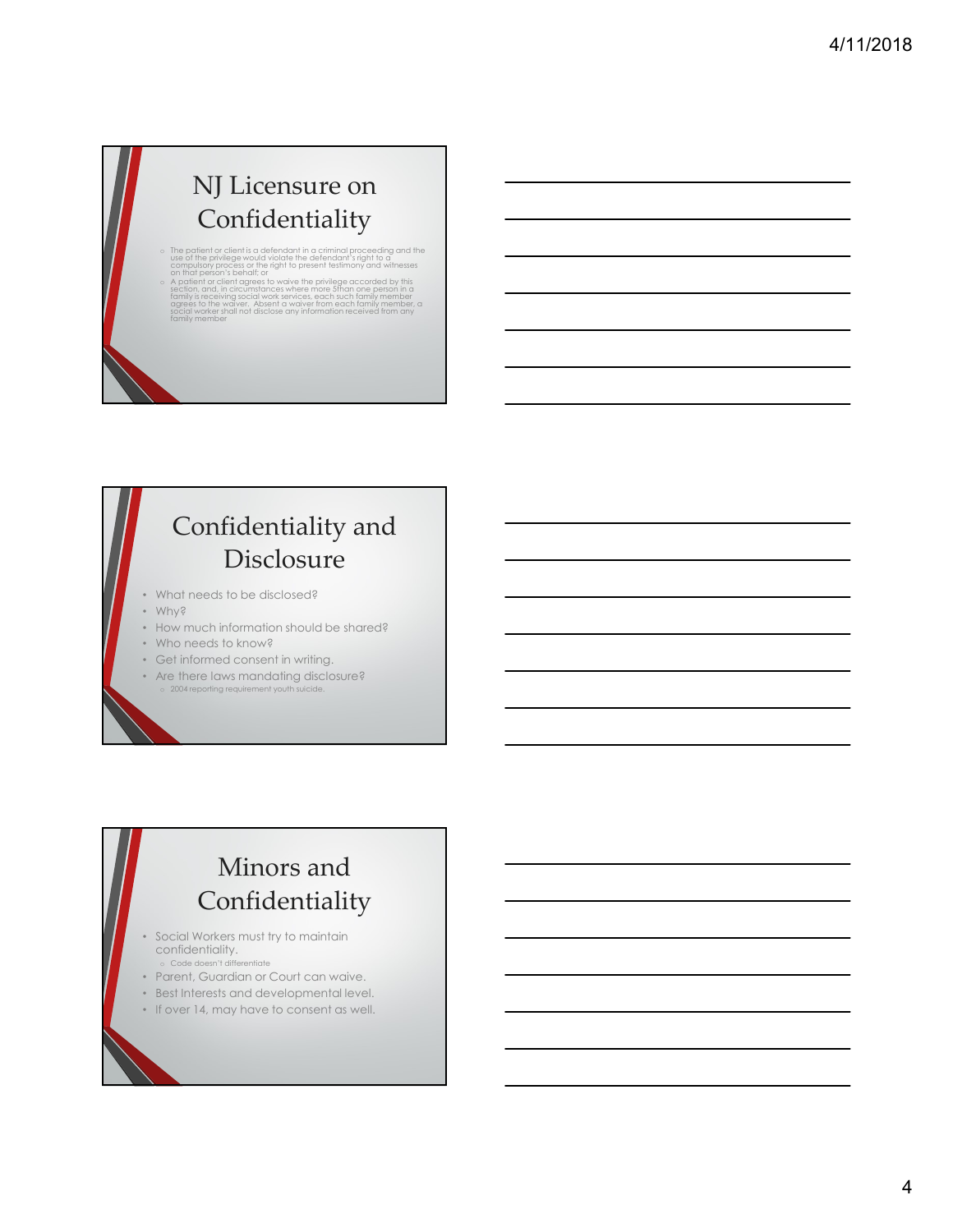#### Rule of Thumb

• Absent valid consent, do not release confidential information without Court Order

• Document the facts



admissible unless it is irrelevant, prejudicial or privileged.



• The communications must originate in a confidence that they will not be disclosed.

This element of confidentiality must be essential to the full and satisfactory maintenance of the relation between the

parties. The contract of the contract of the contract of the contract of the contract of the contract of the contract of the contract of the contract of the contract of the contract of the contract of the contract of the c

- The community must support the relationship between a client and a social worker and strongly believe in the necessity of that<br>connection.
- The damage done to the relationship between  $\alpha$  social worker and a client if there was no confidentiality must be greater than the benefit<br>of free disclosure in the court process.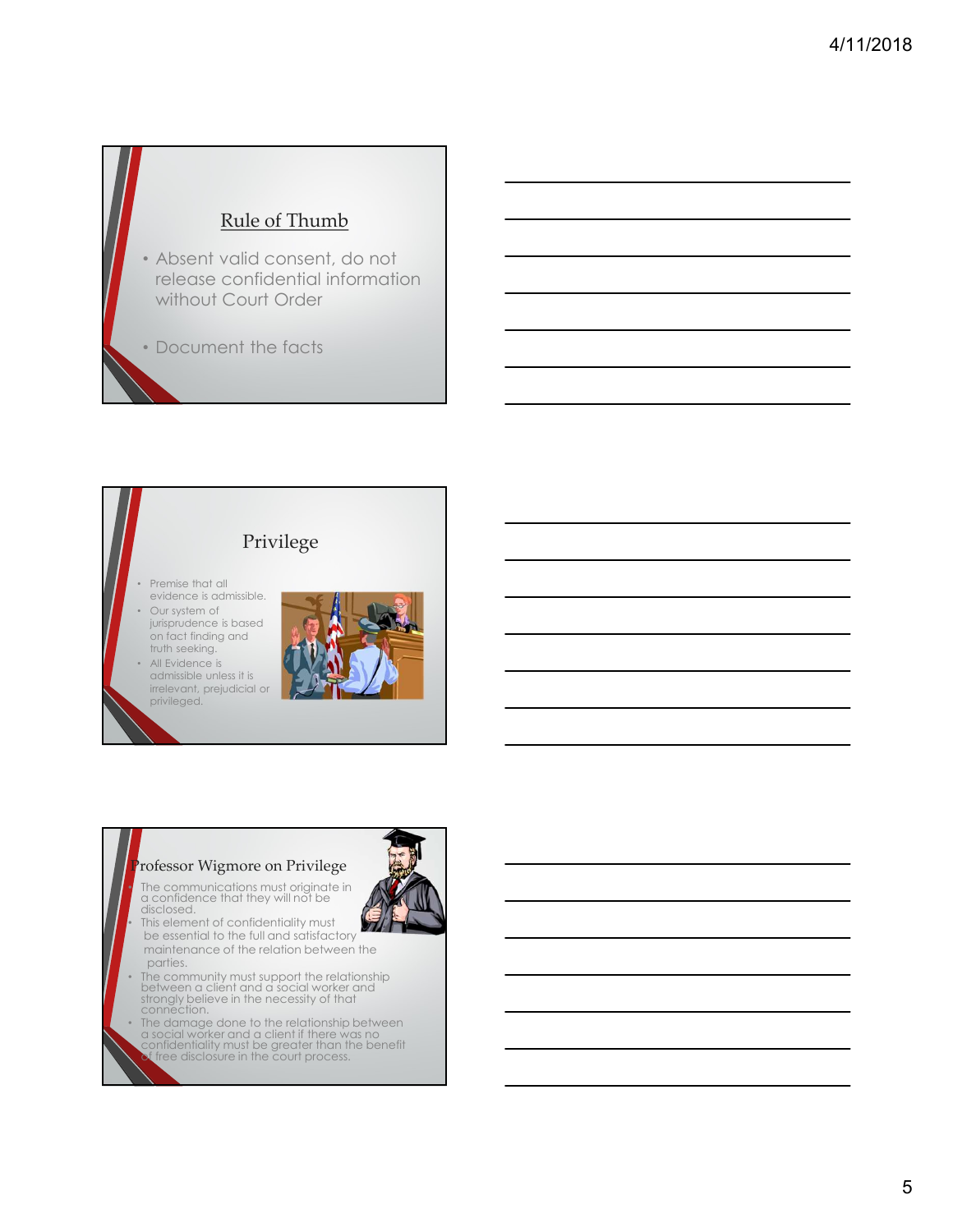#### ISSUES RELATED TO PRIVILEGE

- Is there a protected relationship
- Who holds the privilege?
- Who can waive the privilege
- How is privilege waived?
- What are the exceptions?
- What is the legislative intent?

# N.J.R.E. 534. Mental Health ISSUES RELATED TO<br>
PRIVILEGE<br>
There a protected relationship<br>
Min can wide in protéges<br>
Min and is protéges waived?<br>
Mind is the elegischive intensit?<br>
Mind is the elegischive intensit?<br>
Mind is the elegischive intensit?<br> Privilege (NEW)

- Went into effect July 1, 2016
- "Mental-health service provider" means a person authorized or reasonably believed by the patient to be authorized to engage in the diagnosis or treatment of a mental or emotional condition, and is specifically intended to include:

#### Applies to

• Psychologists, Psychiatrists/Physicians, Marriage and Family Therapists, Social Workers, Certified Alcohol and Drug Counselors, Nurses, Professional counselors, associate counselors, rehabilitation counselors, psychoanalysts, midwives, Physician's Assistants, Pharmacists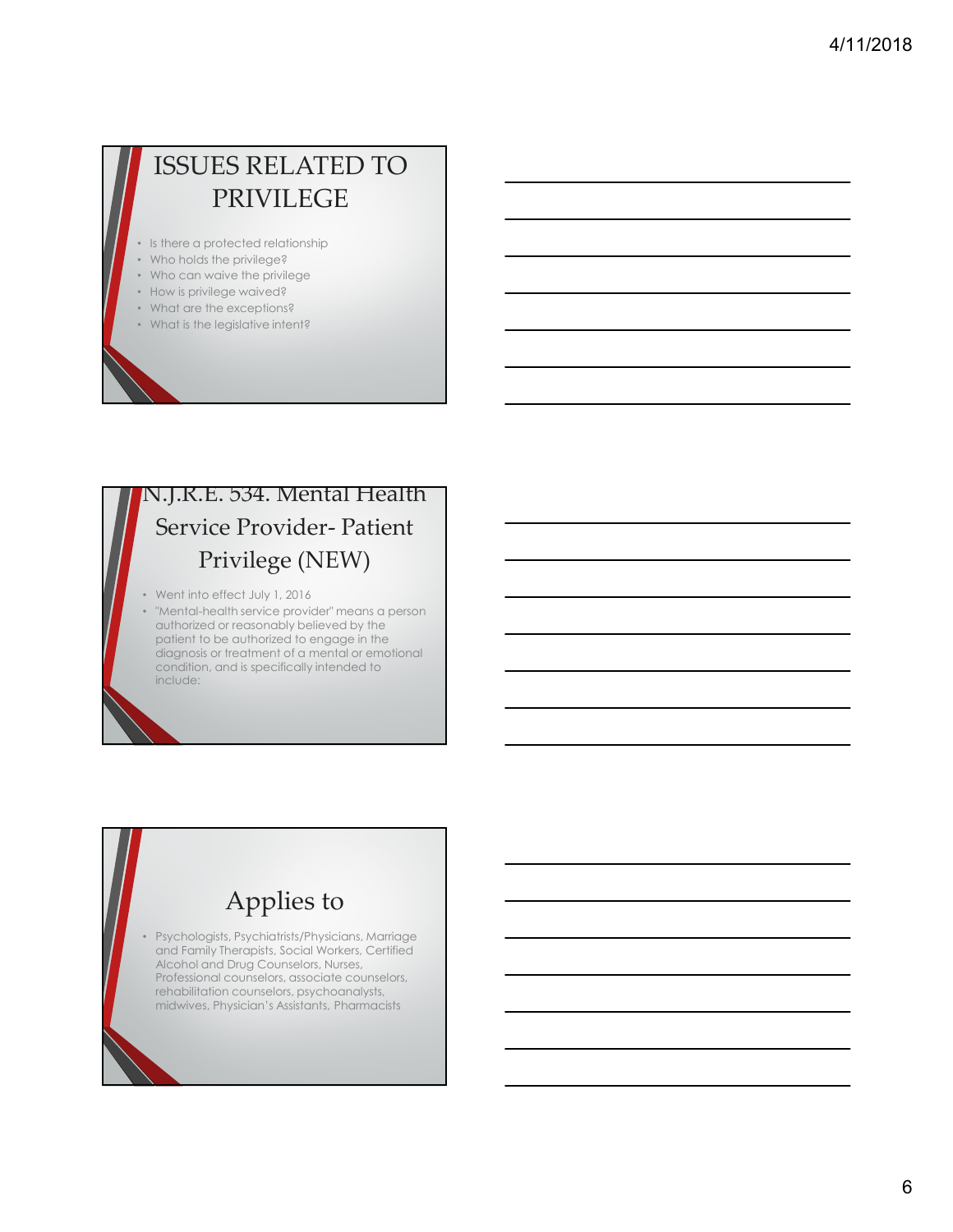#### Definitions

• Victim Counselors: Still are guided by Victim Counselor Privilege N.J.S.A. 2A:84A-22.14c

#### Definitions

• "Patient" means an individual, who undergoes diagnosis or treatment with or by a mentalhealth service provider for the purpose of diagnosis or treatment related to that patient's condition of mental or emotional health, including addiction to legal or illegal substances. whether referred to as client, person in therapy, or some other equivalent term in the context of the relationship.

#### Definitions

• "Confidential communications" means such information transmitted between a mentalhealth service provider and patient in the course of treatment of, or related to, that individual's condition of mental or emotional health, including information obtained by an examination of the patient, that is transmitted in confidence, and is not intended to be disclosed to third persons. other than: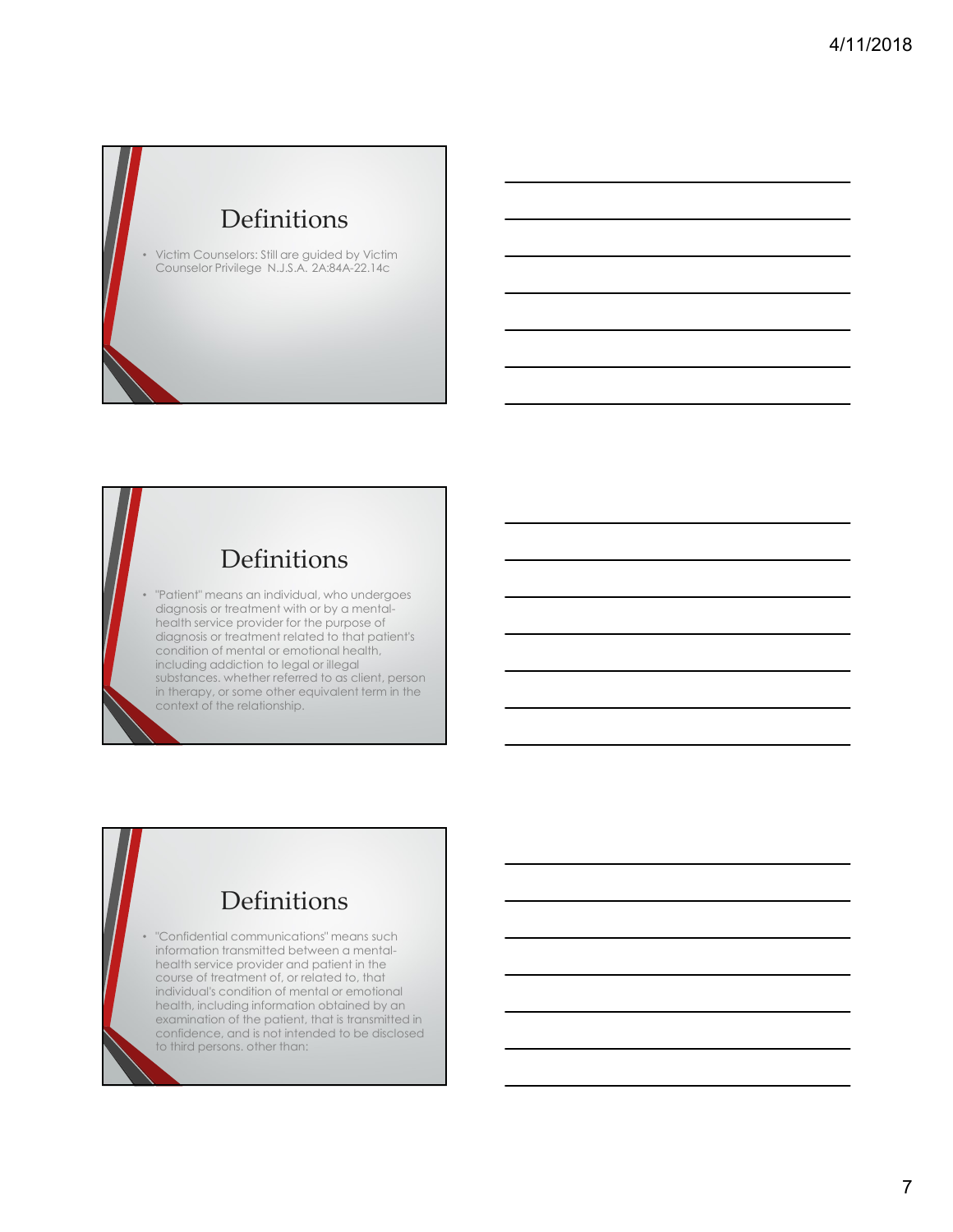#### Definitions

- those present to further the interest of the patient in the diagnosis or treatment;
- those reasonably necessary for the transmission of the information, including the entity through which the mental-health service provider practices; and
- persons who are participating in the diagnosis or treatment of the patient under the direction of a mental-health service

#### Definitions

• provider, including authorized members of the patient's family, the patient's guardian, the patient's conservator, and/or the patient's personal representative.

#### Definitions

• "Diagnosis or treatment" shall include consultation. screening, interview, examination, assessment, evaluation, diagnosis or treatment.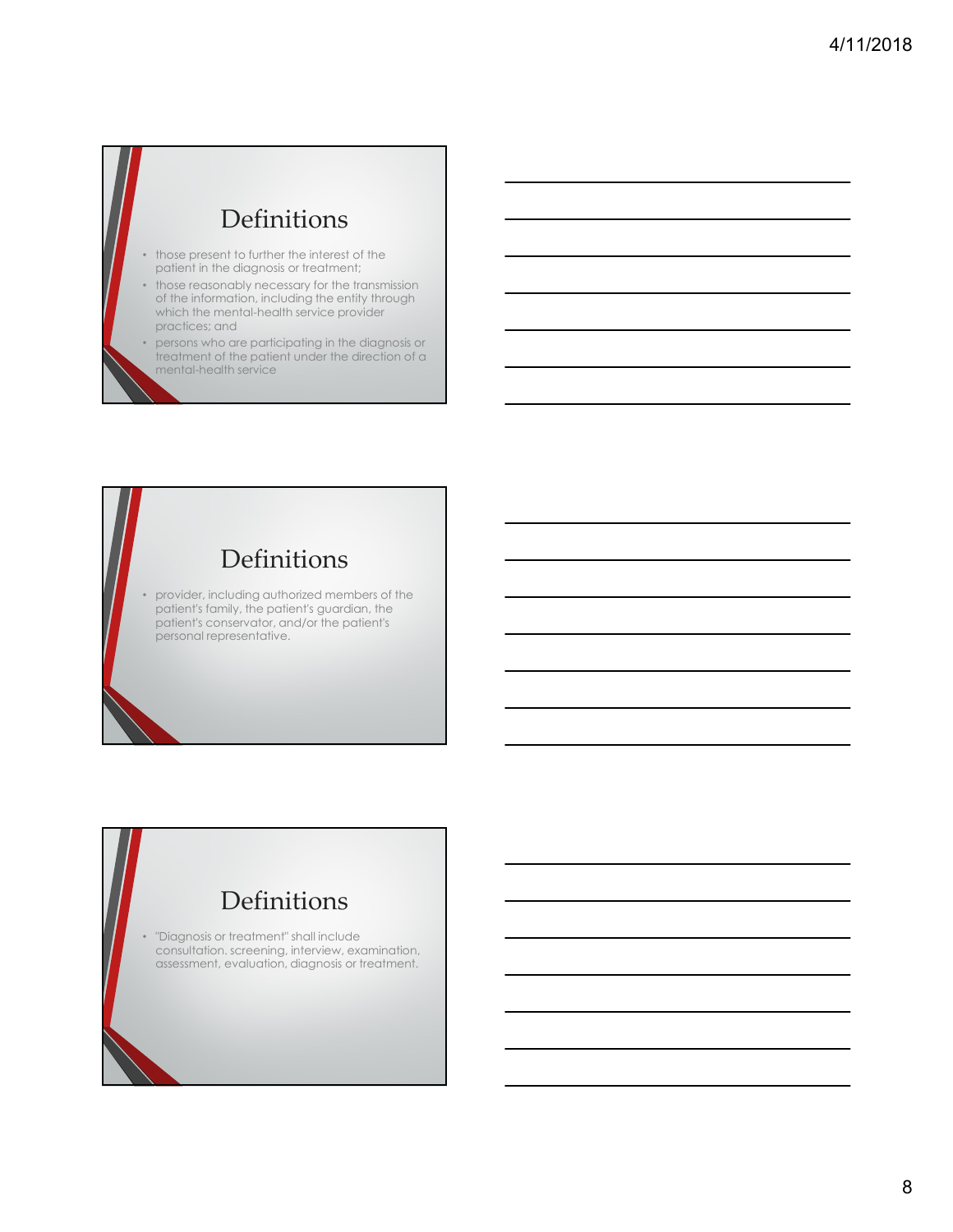#### General Rule of Privilege

• A patient has a privilege to refuse to disclose in a proceeding, and to prevent any other person from disclosing confidential communications as defined in subsection (a)(1).

#### Who holds the Privilege?

The privilege under this rule may be claimed by the patient, the patient's guardian or conservator, the personal representative of a deceased patient, or if authorized by the patient, a member or members of the patient's family. The person who was the mental-health service provider at the time of the communication is presumed to have authority to claim the privilege,

### Who Holds The Privilege?

but only on behalf of the patient or deceased patient

•The mental-health service provider shall claim the privilege unless otherwise instructed by the patient or, as applicable, members of the patient's family, the patient's guardian or conservator, or the personal representative of a deceased patient.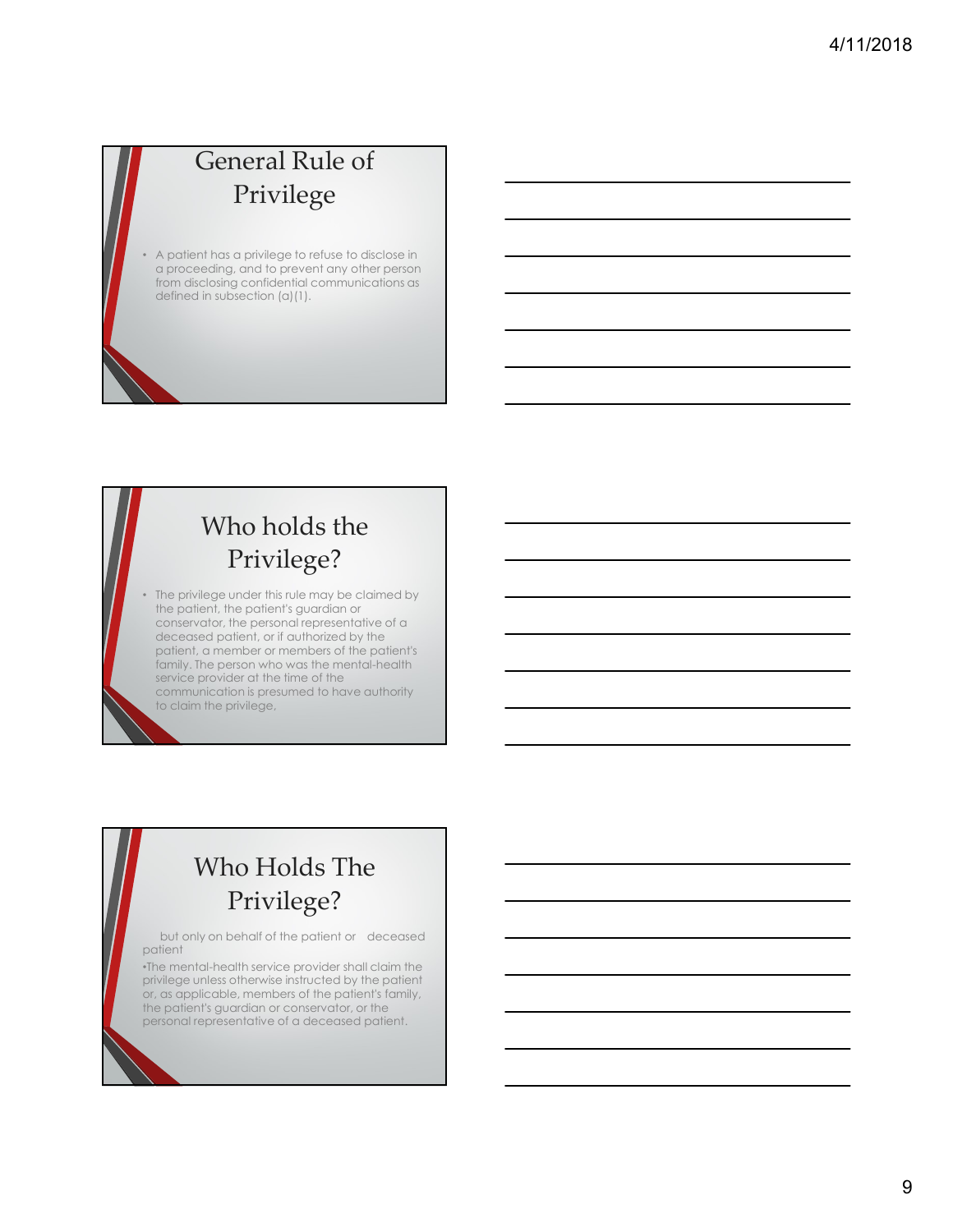# There is no privilege under this rule for a communication **here is no privilege under**<br> **this rule for a**<br> **communication**<br>
(1) Relevant to an issue of the patients<br>
condition in <u>a proceeding to commit the</u><br>
patient or drawise place the patient under the<br>
patient of drawise plac

- (1) Relevant to an issue of the patient's condition in <u>a proceeding to commit the</u><br>patient or otherwise place the patient under the control of another or others because of alleged incapacity;
- (2) Relevant to an issue in a proceeding in which the patient seeks to establish his competence, or in a criminal matter where the defendant's competence to stand trial is put at issue; control conclusion for the second of conclusion for the second of conclusion from a deceased patient sets to establish is competended.<br>The pole of conclusion for the definition of the defendence of a definition is competen

#### No privilege

- (3) Relevant to an issue in a proceeding to recover damages on account of conduct of the patient which constitutes a crime;
- (4) Upon an issue as to the validity of a will of the patient;
- (5) Relevant to an issue in a proceeding between parties claiming by testate or intestate

#### No privilege

• (6) Made in the course of any investigation or examination, whether ordered by the court or compelled pursuant to Court Rule of the physical, mental, or emotional condition of the patient, whether a party or a witness, with respect to the particular purpose for which the examination is ordered, unless the court orders otherwise, and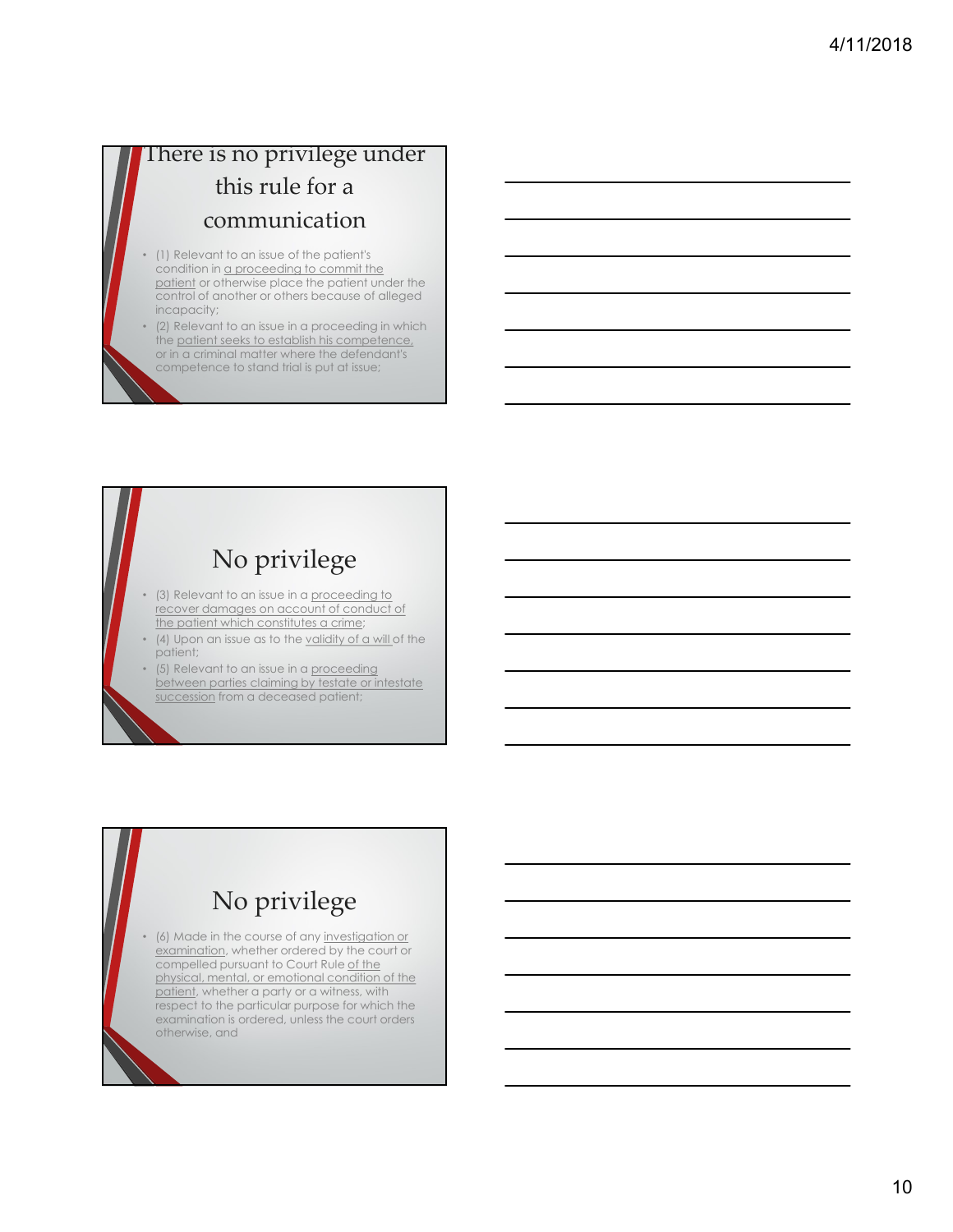#### No privilege

provided that a copy of the order is served upon the patient prior to the communication, indicating among other things that such communications may not be privileged in subsequent commitment proceedings;

•(7) Relevant to an issue in a proceeding in which the condition of the patient is an element or factor of the claim or defense of the patient or of any party claiming

#### No privilege

- through or under the patient or claiming as a beneficiary of the patient through a contract to which the patient is or was a party or under which the patient is or was insured;
- (8) If the court finds that any person, while a holder of the privilege, has caused the mentalhealth service provider to testify in any proceeding to any matter of which the mentalhealth service provider gained knowledge hrough the communication;

#### No privilege

• (9) In the course of mental health services sought or obtained in aid of the commission of a crime or fraud, provided that this exception is subject to the protections found in N.J.R.E. 501 and N.J.R.E. 509 and is not intended to modify or limit them;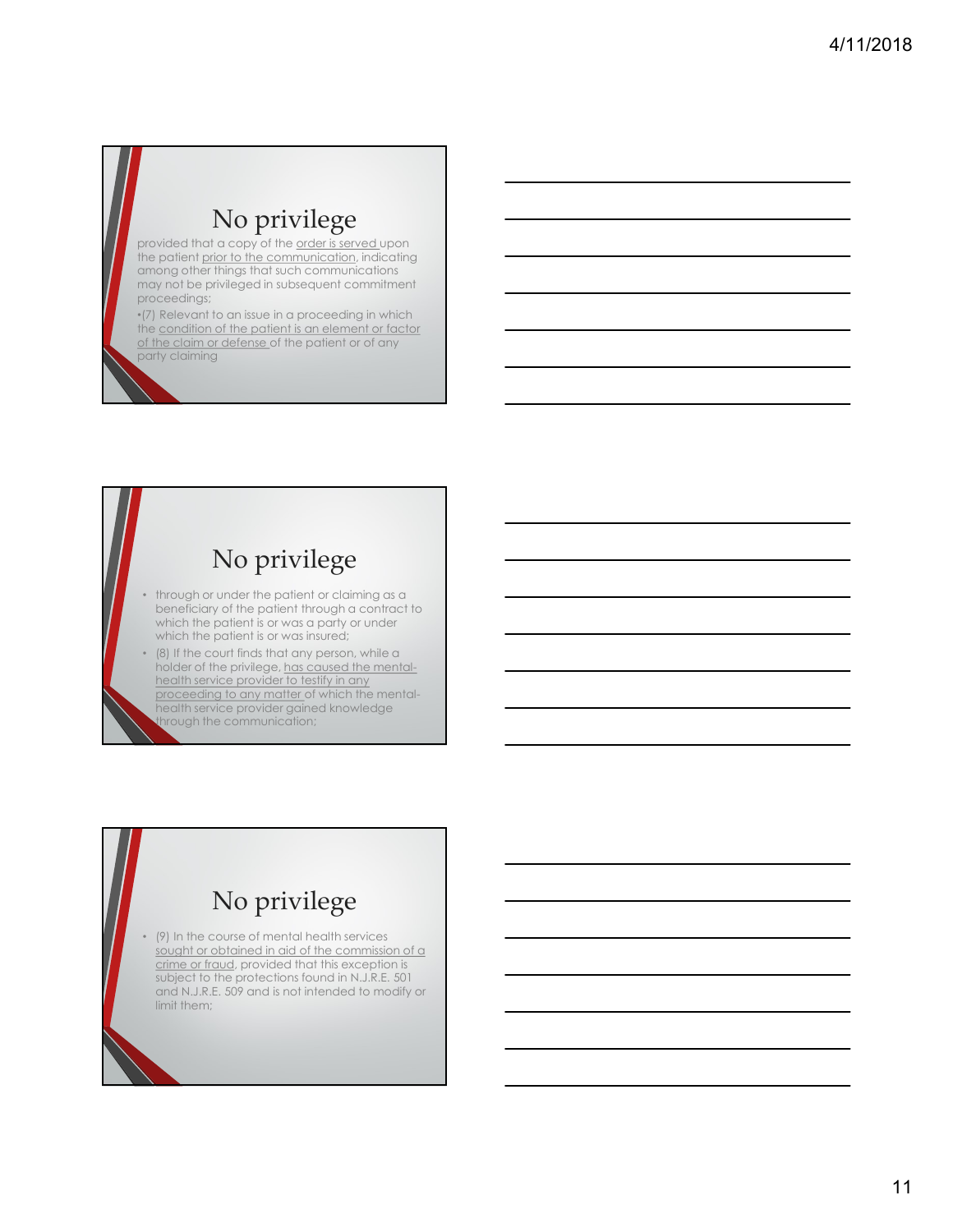#### No privilege

- (10) Relevant to an issue in a proceeding against the mental-health service provider arising from the mental-health services provided, in which case the waiver shall be limited to that proceeding.
- (11) Relevant to a proceeding concerning an application to purchase, own, sell, transfer, possess or carry a firearm, including but not limited to, applications concerning the return of firearm in a DV matter.

#### Disclosure Pursuant to Statutory Duty to

#### Report to a Public Official or Office.

• Nothing in this rule shall prevent a court from compelling disclosure of a statement by a mental-health service provider, patient or other third party to a public official when such statement is made in compliance with a statutory duty to report to a public official or information required to be recorded in a public office that was in fact recorded in a

• public office, including but not limited to reports of child or elder abuse or neglect or the abuse or neglect of disabled or incompetent persons, unless the statute requiring the report of record specifically provides that the statement or information shall not be disclosed .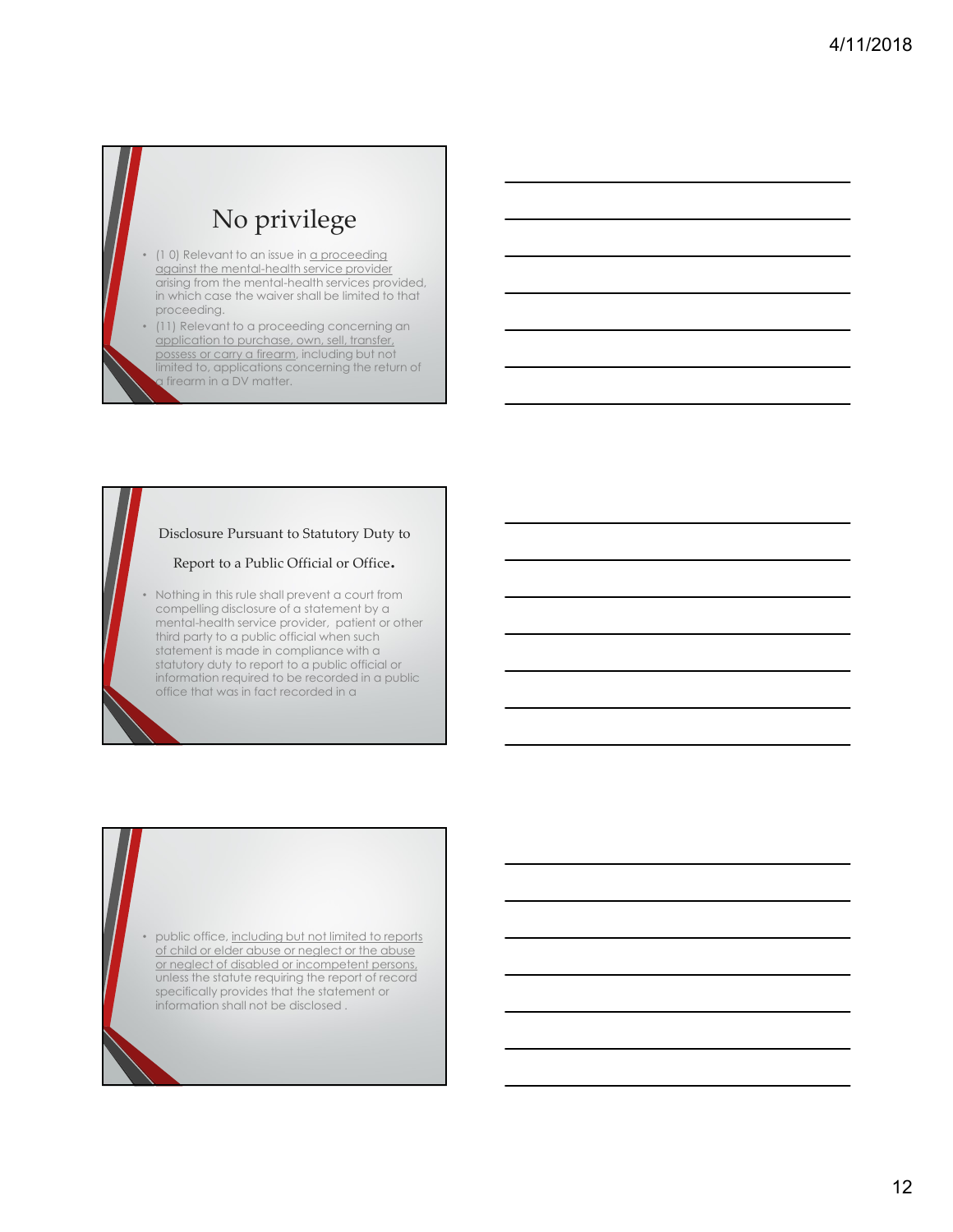#### Court and Constitution

- Nothing in this rule shall prevent a court from compelling disclosure where:
	- o the patient has expressly or implicitly waived the privilege or authorized disclosure; or authorized disclosure; or<br>authorized disclosure; or<br>o exercise of the privilege would violate a constitutional right.
	-
- Note: Court can always pierce a privilege for good cause

#### Jaffee v. Redmond 518 U.S. 1 (1996)

- <u>United States Supreme Court</u> extended<br>privileged communication to clinical social workers
- Nothing in this rule shall prevent a court form<br>
compelling disclosure where:<br>
 Supplem disclosure where:<br>
 Supplem and the state superior extended in the state of the state superior and the state superior and the stat • Nothing in this rule is the limit prevent of count from<br>
exceptions are considered considered to a section of the section of the section of the section of the section of the section of the section of the section of the s professionals with authority to diagnose and treat mental disorders

## Liability • Runyon v. Smith, 163 N.J. 439, (2000) o psychologist breached the psychologist-patient privilege when she<br>testified against patient at hearing regarding temporary restraining<br>order that patient had obtained against estranged husband, and<br>patient was entitled t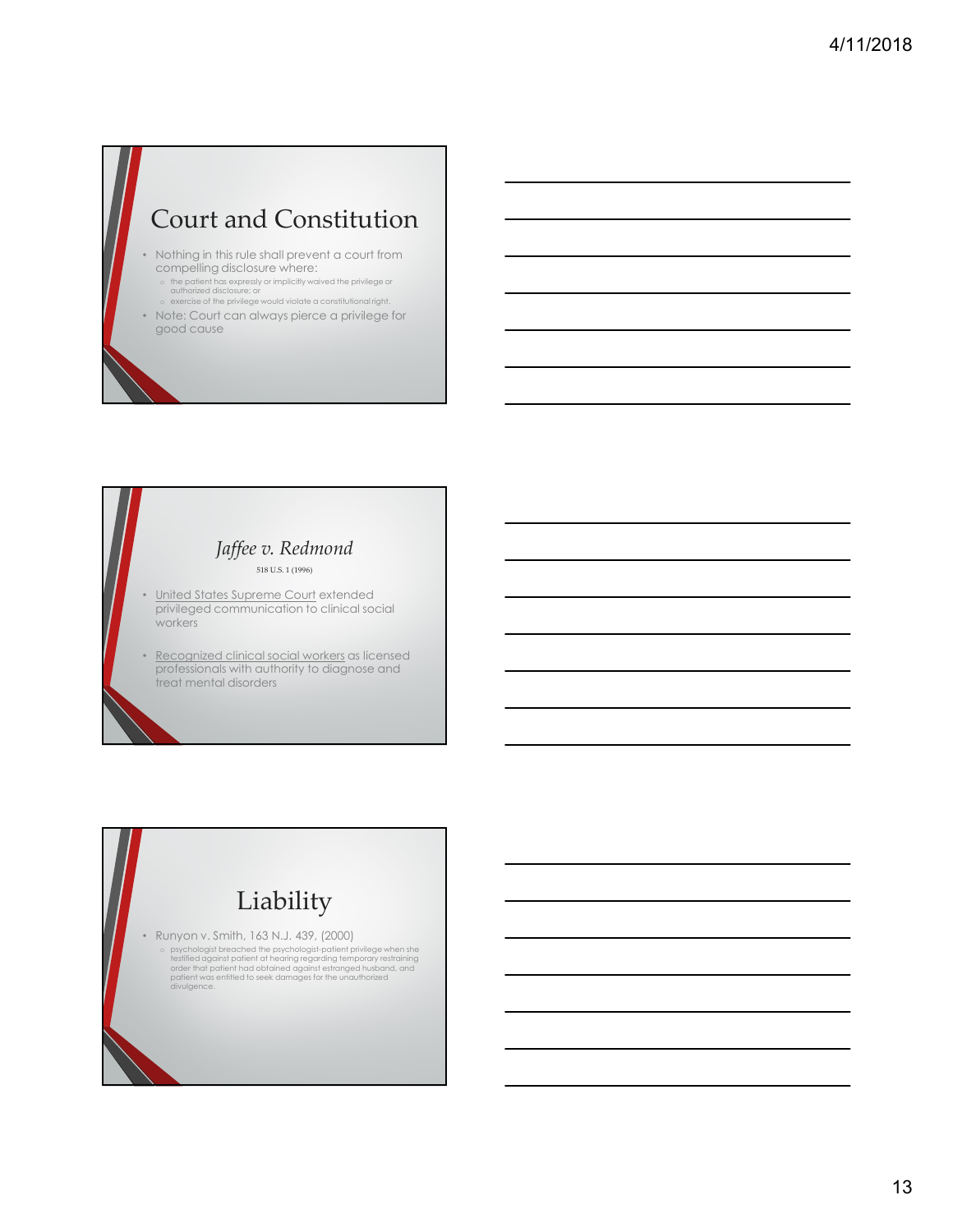### Relationships with **Clients**

o Dual Relationships o Intimate

- relationships o Out of Office
- **Contact**
- o Business
- Relationships



#### Relationships New Code

- (e) Social workers should avoid communication with clients using technology<br>(such as social networking sites, online chat, e-mail, text messages,<br>telephone, and video) for personal or non-work-related purposes.
- (f) Social workers should be aware that posting personal information on<br>professional Web sites or other media might cause boundary confusion,<br>inappropriate dual relationships, or harm to clients.
- (g) Social workers should be aware that personal affiliations may increase the<br>likelihood that clients my discover the social worker's presence on Web sites,<br>social media, and other forms of technology, social workers sh
	- al workers should avoid accepting requests from or engaging in<br>Il relationships with clients on social networking sites or other<br>ilc media to prevent boundary confusion, inappropriate dual<br>ships, or harm to clients.

• (g) Social workers should be aware that personal affiliations may increase the likelihood that clients may discover the social worker's presence on Web sites, social media, and other forms of technology. Social workers should be aware that involvement in electronic communication with groups based on race, ethnicity, language, sexual orientation, gender identity or expression, mental or physical ability, religion, immigration status, and other personal affiliations may affect their ability to work effectively with particular clients.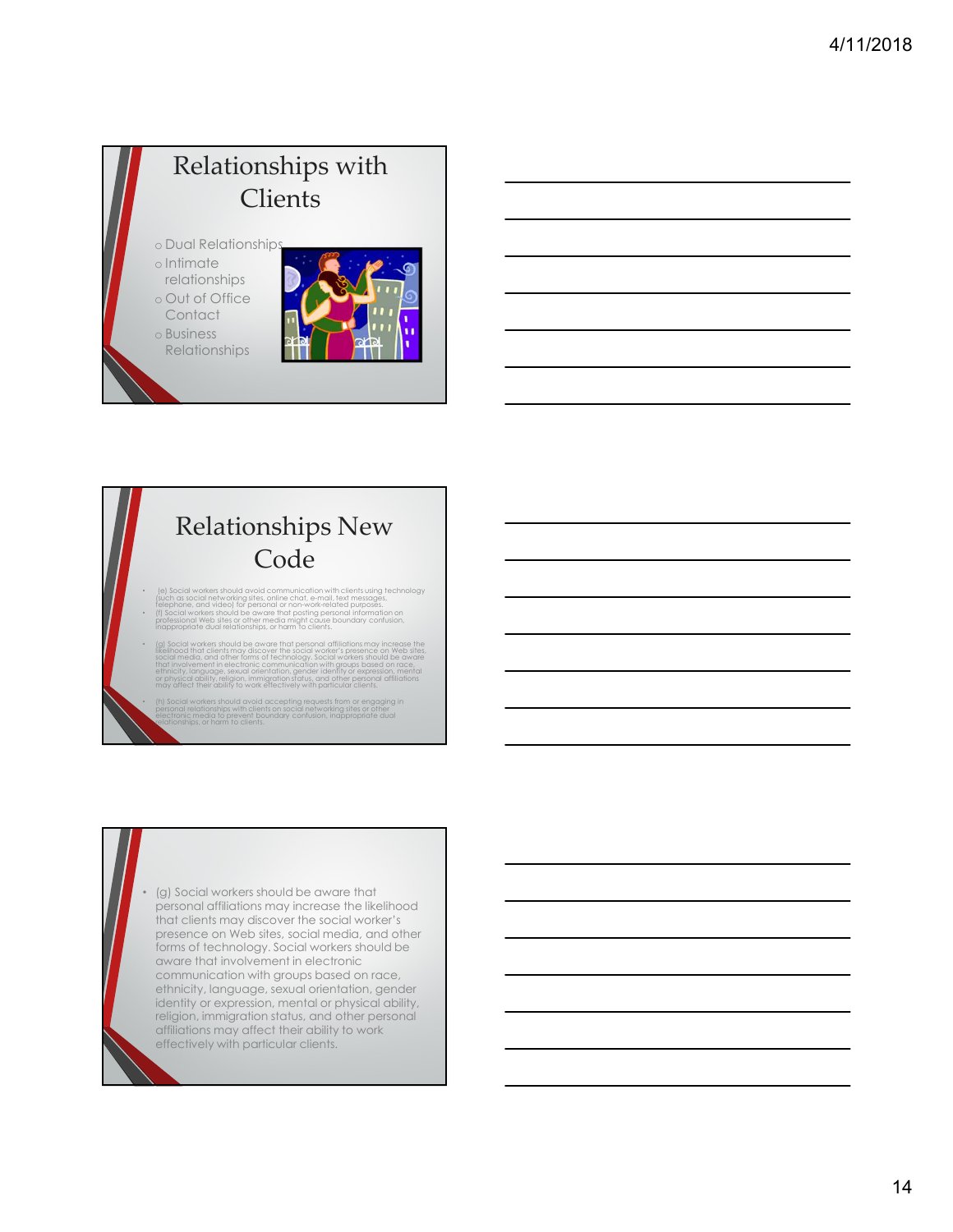

#### Prohibitions include Electronic Communications

- 1.09 Sexual Relationships
- 1.11 Sexual Harassment
- 1.12 Derogatory Statements
- 2.06 Sexual relationships Supervisors
- 2.07 Sexual Harassment
- 3.02(d) Dual Relationships in Supervision

#### Boys and Girls Club Keystone Law

- Minor over the age of 16 can consent to **the set of the set of the set of the set of the set of the set of the set of the set of the set of the set of the set of the set of the set of the set of the set of the set of the** behavioral health care services for the treatment of mental illness or emotional disorders,
- Under the supervision of . . . certified social worker, licensed clinical social worker, licensed social worker.
- Treatment for behavioral health care services for mental illness or emotional disorders that is consented to by a minor shall be considered confidential information